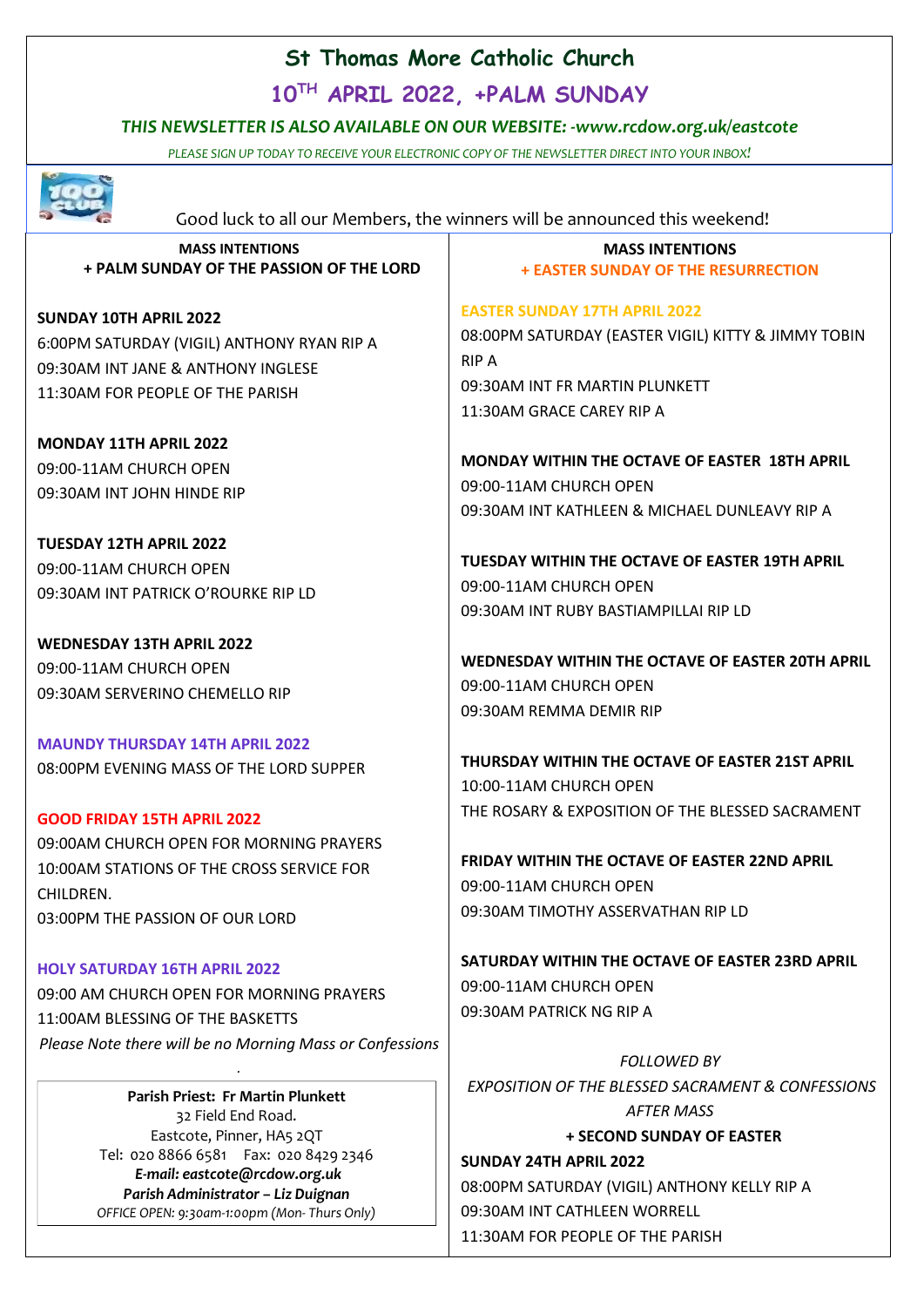

# **Sunday 10 TH April 2022 +PALM SUNDAY**

Dear Parishioners,

#### "Blessed is the king who comes in the name of the Lord."

As Holy Week begins, we start by listening to the story of Jesus being welcomed into Jerusalem with great joy and exultation! "Hosanna!" they cried out, "Blessed is the king who comes in the name of the Lord." People were excited to see Jesus but this excitement quickly turns to shock and horror as the week progresses. Today's Gospel reading of the Passion culminates with Jesus hanging on the Cross crying out "Eloi, Eloi, lama sabachthani?" "My God, my God, why have you forsaken me?" And with that, "Jesus gave a loud cry and breathed his last." At that moment the entire congregation kneels in silence as we ponder the reality of Christ's death. How things can change in one short week. What happened to all the people who were shouting and praising Him as He entered into Jerusalem? How could they allow Him to enter into this Crucifixion and death? At any time during that first Holy Week, Jesus could have exercised His divine power and refused to embrace His Cross. But He didn't. Instead, He willingly walked through this week anticipating and embracing the suffering and rejection He received. Why would He do such a thing? Why would He choose suffering and death? Because in the Father's perfect wisdom, this suffering and death was for a greater purpose. God chose to confound the wisdom of the world by using His own suffering and Crucifixion as the perfect means of our holiness. In this act, He transformed the greatest evil into the greatest good. Now, as a result of our faith in this act, the crucifix hangs centrally in our churches and in our homes as a constant reminder that not even the greatest of evils can overcome the power, wisdom and love of God. God is more powerful than death itself and God has the final victory even when all seems lost. Let this week give us divine hope. So often we can be tempted toward discouragement and, even worse, we can be tempted toward despair. However, nothing can ultimately steal away our joy unless we let it. No hardship, no burden and no cross can conquer us if we remain steadfast in Christ Jesus, letting God transform all we endure in life into his own glorious plan, through the death and resurrection of his Son.

#### God bless, you  *Fr Martin*

**Good Friday 15th April 2022**. There will be a Stations of the Cross Service for children at 10am. This will be different from our usual service but will involve the children as much as possible and will make the way of the Cross understandable to them. We invite families to "adopt" a Station. If you do this, your children will be enabled to take an active part in the service with your support. Please sign the paper form in the porch by **10th April (Palm Sunday)** and I will contact you during Holy week to give you more details. If you have any questions please email jinglese@btinternet.com Thank you, Jane Inglese.

**Holy Places collection 15th April 2022:** During Good Friday services, the Church across the world takes up a collection for the care of the "Holy Places", namely the sites in the Holy Land where Our Lord lived, died and rose again. The collection also supports the presence of the Christian communities of the Holy Land. Thank you for your support.

**Blessing of Easter Baskets** at 11am on **Holy Saturday 16th April** there will be a blessing of Easter Baskets. Fr Martin will be giving the Polish blessing for the baskets prepared for Easter Sunday. All are welcome.

**Accommodation Required:** A Christian religious, single woman looking for a room for rent in the area (or vicinity) References available. Name and contact in the parish. Please contact the Parish Office [eastcote@rcdow.org.uk](mailto:eastcote@rcdow.org.uk) or telephone 0208 866 65 81.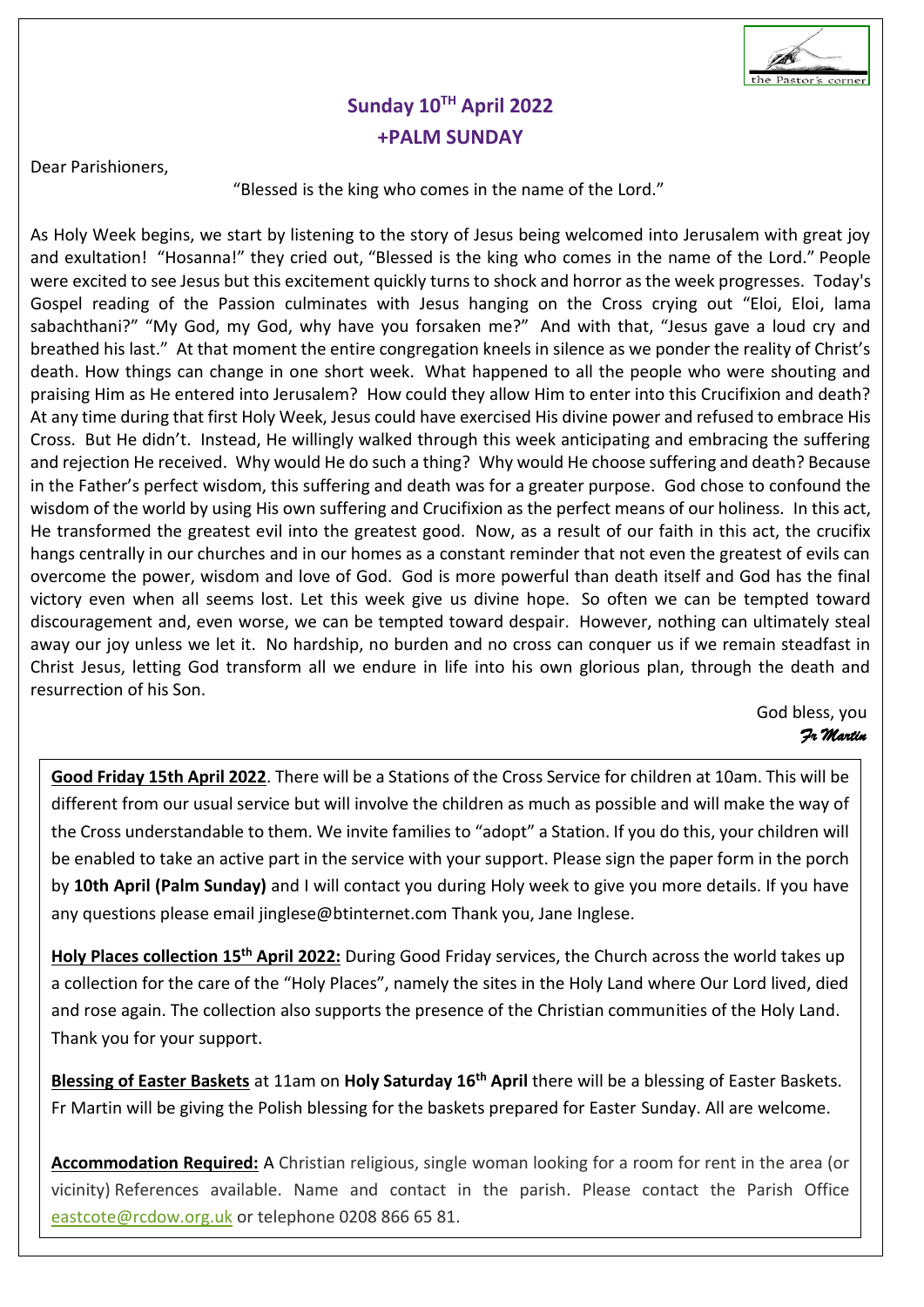**The Passage,** a Catholic charity working with homeless people is raising funds through the Big Give a matched giving scheme. Every £1 donated online by 12.00 noon on Tuesday 19 April makes £2 and £2.25 if you are a taxpayer through Gift Aid. Please visit: <https://bit.ly/BigGiveMarch22> to support the campaign. The campaign 'It takes more than a house to make a home' focuses on the services we provide to people who have been homeless in their journey to being happily settled in a new home. The Passage would be very grateful for your support. For questions about the campaign or assistance making the donation please ring 020 7592 1856.

**As Catholics we believe in the Dignity of Work**. The job market can be a minefield, particularly for those for whom English is not their first language, or who might not be aware of the options available to them. The Upper Room and Caritas Westminster invite you to join their free online '**Stepping Stones'** programme to learn how to accompany people into dignified employment. Receive full training and support to become a **Dignified Work Champion** in your parish or outreach project. This programme has been funded by the St John Southworth Fund. More information, video and registration www.tinyurl.com/workchampions The programme will start after Easter, the deadline for applications is 15<sup>th</sup> April 2022.

**The Universe Catholic Weekly** is thrilled to announce that we have launched our new online newspaper with the full support of our first subscriber none other than His Eminence Cardinal Vincent Nichols. Order **your Digital** 4 weeks **FREE** trial supply by calling Michelle on 0743 661 7650 or email: [michelle.jones@universecatholicweekly.co.uk](mailto:michelle.jones@universecatholicweekly.co.uk)

**The Society of Friends of Westminster Cathedral** is seeking to recruit a part time Organising Secretary to help administer the charity, assist in recruiting new members and in organising events. The appointment based in Westminster Cathedral Clergy House is for 20 hours per week at a salary in the region of £14,500 per annum. The appointment is for 12 months. Closing date 27 March 2022. For further details please visit [https://westminstercathedral.org.uk/the-friends-seek-an-organising](https://westminstercathedral.org.uk/the-friends-seek-an-organising-secretary/)[secretary/.](https://westminstercathedral.org.uk/the-friends-seek-an-organising-secretary/)

**Annual Mass of Thanksgiving for the Sacrament of Matrimony Westminster Cathedral,** Saturday 14th May 2022 at 3pm. The Cardinal is inviting to this Mass all couples in the Diocese, who are celebrating their 5th 10th, 25th, 30th, 40th, 50th and 60th (and every year over 60) wedding anniversary of Catholic marriage in 2022. If you are celebrating an anniversary, please give your parish clergy the following details: husband and wife's names, wedding date, full postal address and email (or telephone number, if no email). Details of attendees to [family@rcdow.org.uk.](mailto:family@rcdow.org.uk)